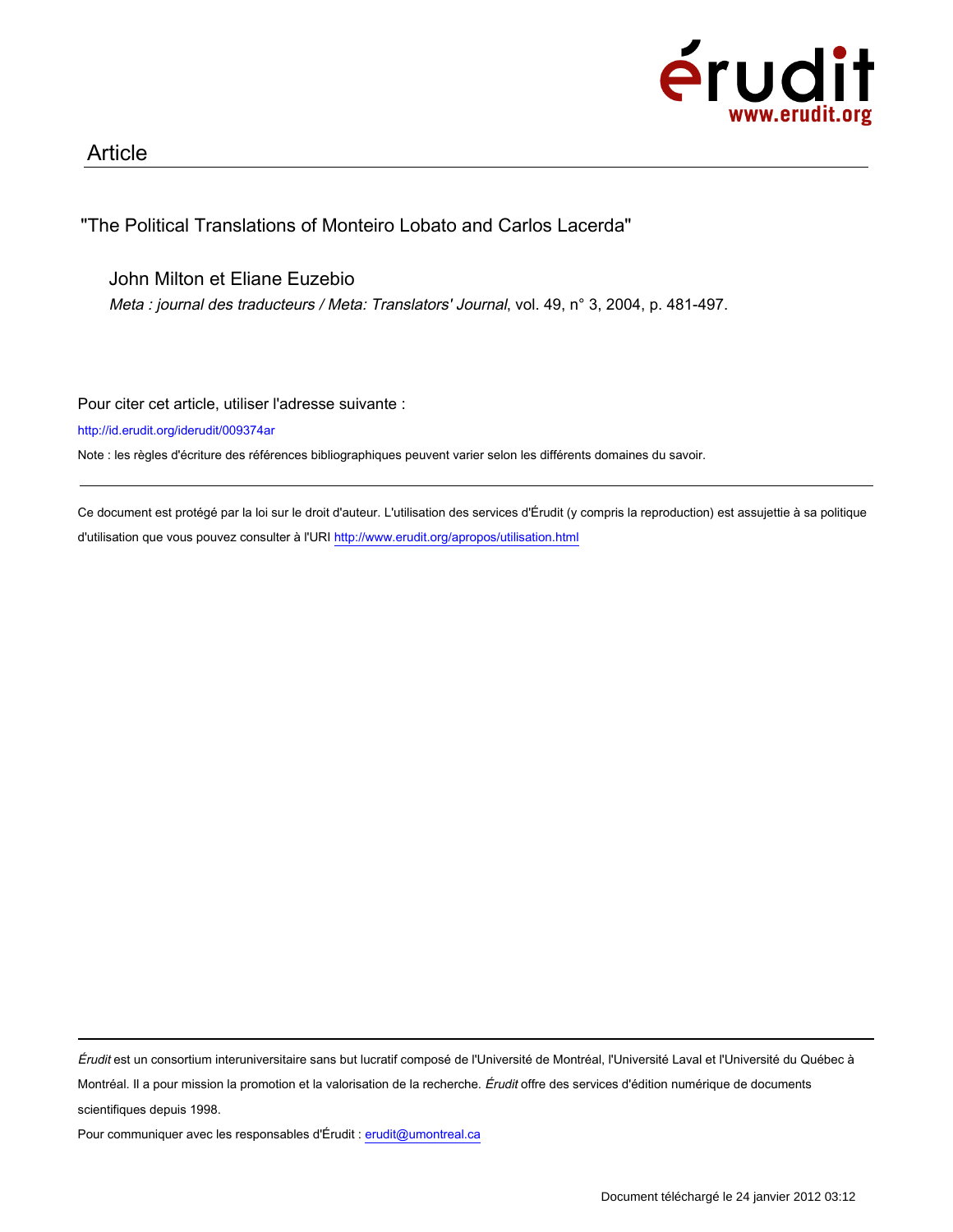# **The Political Translations of Monteiro Lobato and Carlos Lacerda**

#### **john milton and eliane euzebio**

*University of São Paulo, Brazil* jmilton@usp.br

#### **RÉSUMÉ**

Cet article examine le lien entre la traduction et la politique, en se concentrant sur une époque spécifique de l'histoire brésilienne, soit la dictature de Getúlio Vargas, de 1930 à 1945, et de 1950 à 1954. Premièrement, l'étude examine les liens entre la politique fiscale et la traduction. Ensuite, elle analyse les traductions, ou plutôt les adaptations de *Peter Pan* et *Don Quijote*, par l'écrivain et l'éditeur, Monteiro Lobato. La dernière section décrit la situation autour de la traduction de *Julius Caesar* de Shakespeare par l'homme politique brésilien, Carlos Lacerda, gouverneur de l'état de Guanabara (grande Rio de Janeiro) (1960-1965).

## **ABSTRACT**

This article examines the connection between translation and politics, concentrating on a specific period in Brazilian history, the dictatorship of Getúlio Vargas, from 1930 to 1945, and then from 1950 to 1954. It initially looks at the link between fiscal policy and translation. It then analyzes the translations, or rather, adaptations, of *Peter Pan* and *Don Quixote*, by the Brazilian writer and publisher, Monteiro Lobato. The final section of the paper will describe the situation surrounding the translation of Shakespeare's *Julius Caesar* by the Brazilian politician, Carlos Lacerda, governor of the state of Guanabara (greater Rio de Janeiro) (1960-1965).

#### **MOTS-CLÉS/KEYWORDS**

Brazilian history, fiscal policy, political translation, Monteiro Lobato, Carlos Lacerda

# **1. Introduction**

This article will look at different aspects of the connection between translation and politics, concentrating on translations which were carried out during and immediately after the dictatorship of Getúlio Vargas in Brazil from 1930 to 1945, and then from 1950 to 1954. Initially, the connection between government fiscal policy and translation will be analyzed. Then the translations, or rather, adaptations, of *Peter Pan* and *Don Quixote*, by the Brazilian writer and publisher, Monteiro Lobato, will be studied. The final section of the paper will describe the situation surrounding the translation of Shakespeare's *Julius Caesar* by the Brazilian politician, Carlos Lacerda, governor of the state of Guanabara (greater Rio de Janeiro) (1960-1965).

# **2. Fiscal Policy and Translation**

One of the most important political axes in Brazilian history has been that of nationalistic protectionists, in favour of high tariff barriers for imported goods, versus internationalists, those who believe in low tariff barriers for foreign goods, that Brazil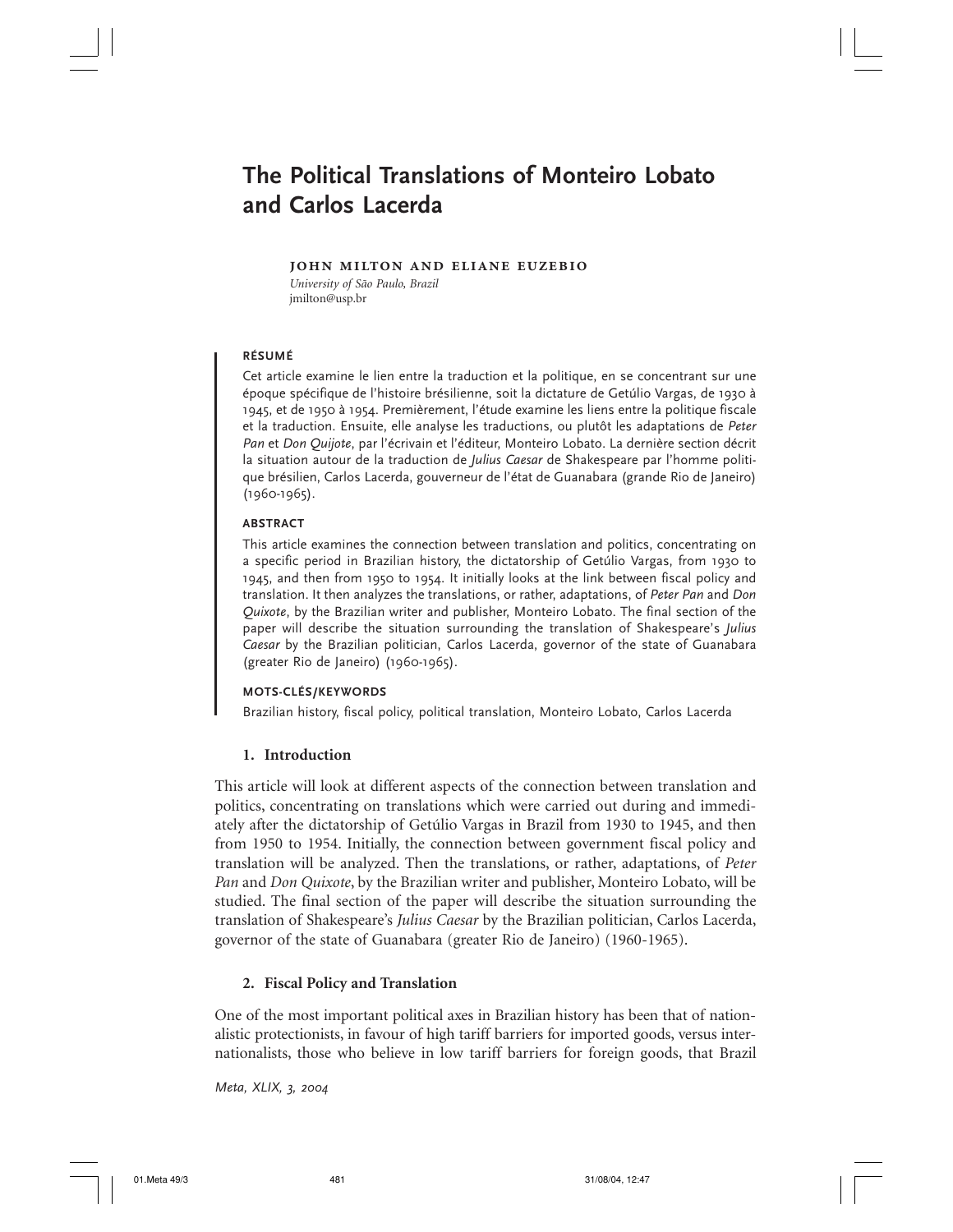should take its place in the world market. Traditionally, the coffee "barons," based in the state of São Paulo, feared reprisals from their major markets in Europe and North America if Brazil increased tariff barriers on manufactured goods, and demanded free trade. However, in recent years, as Brazil has become an industrial power, the importance of coffee in the Brazilian economy has been much less. In recent months, this discussion has centred on the benefits of Brazil joining the FTAA (the Free Trade Area of the Americas).

The protectionist nationalist government of the 1930s aimed at developing Brazilian industries to substitute foreign imports. Thus high tariffs were placed on most imported goods, including books and paper. Yet the equation is slightly more complicated. In 1918, Monteiro Lobato, when he was beginning his publishing career, criticized the Brazilian government for the low tariffs on imported books, whereby imported books were often cheaper than their Brazilian counterparts, and, through a special agreement and a need to supply the small market for technical and scientific works, all books imported from Portugal were untaxed. As a publisher, Lobato naturally wished his books to compete favourably with imported works and favoured high tariffs on imported works.

However, he was at the same time in favour of low tariffs on imported paper. The fledgling Brazilian paper industry, which had a powerful lobby, needed to import expensive machinery and cellulose and did not have the technical expertise to produce high quality paper. So Lobato wanted cheaper and better quality imported paper but did not want the competition of cheap imported books.

High tariffs on nearly all imported goods were introduced after 1930, when Getúlio Vargas' nationalist insurgents defeated the forces of the *República Velha*, and were very successful in developing the Brazilian publishing industry, yet, in the main, the Brazilian book industry had to use low quality Brazilian-produced paper, which was more expensive to produce than foreign paper.

Book production increased substantially in the 1930s and continued increasing right through the period of the Second World War. Government policies had considerable effects on the book industry: a reform of basic education resulted in greater demand for school textbooks; and the devaluation of the currency, the *mil-réis* (1930-31), resulted in imported books becoming, for the first time, more expensive than those published in Brazil. This helped to increase the number of translations and reduce the number of imported French books, and also increase exports of books from Brazil to Portugal. Moreover, the precarious copyright situation of the period enabled publishers to openly infringe on copyright laws, thus allowing for multiple translations of the same volume, which could be aimed at different markets.

Translations of successful literary works were usually a sound investment. If the work was in the public domain, then royalties were zero, and the chances of the foreign work being accepted by the Brazilian public which had always looked abroad were much better than those of a book written by an unknown Brazilian author.

The *Instituto Nacional do Livro* was set up by the Getúlio Vargas government to improve the distribution of books to public libraries. It reissued out-of-print classic Brazilian works and planned to publish the Enciclopédia Brasileira, a project which was based on the Italian encyclopaedia, *Triccani*, which had been published under the auspices of Mussolini. However, this final project never got off the ground.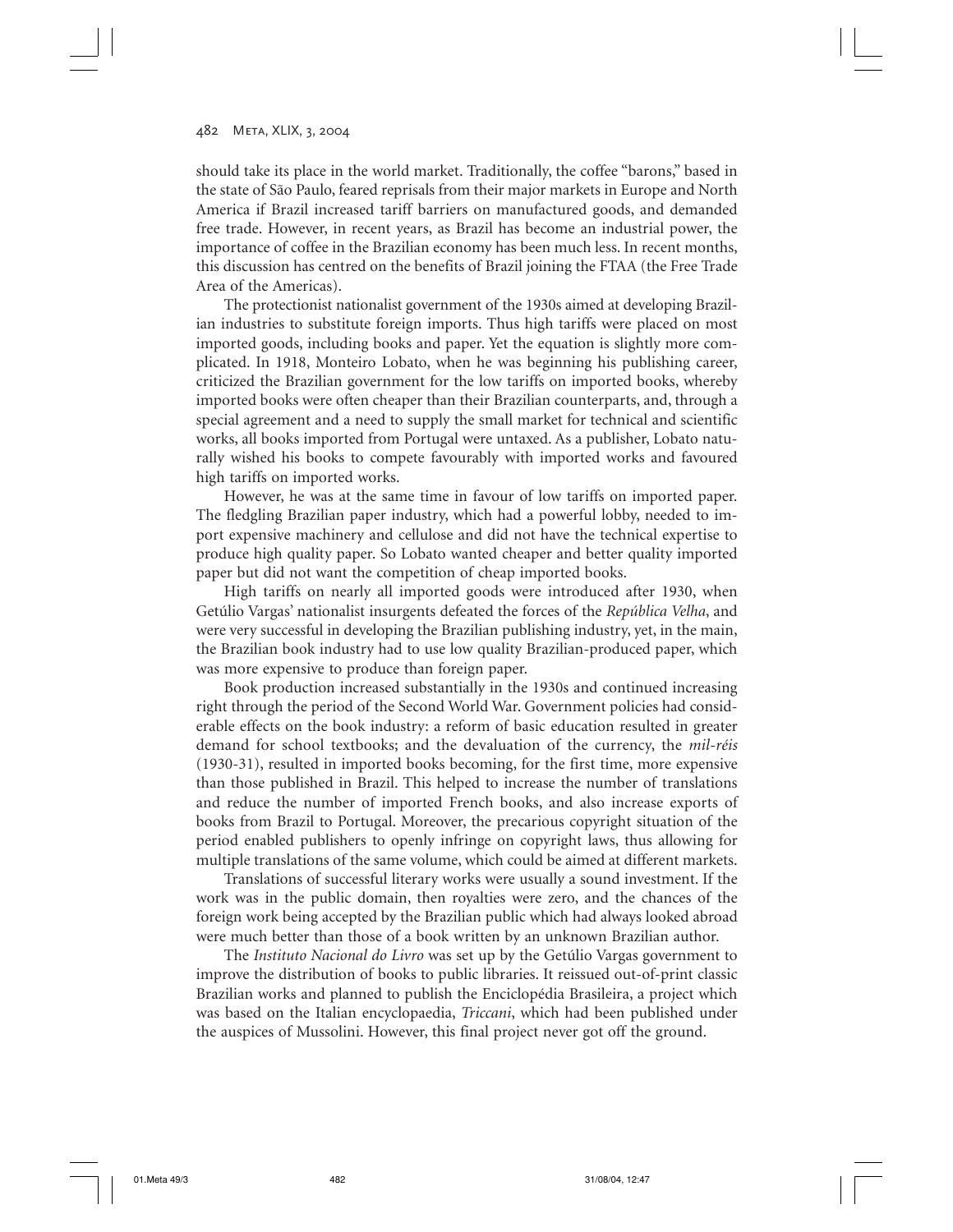Adriana Pagano (2001) details the growth of a number of important private publishing houses in both countries which were established during the 1930s in both Argentina and Brazil: Editora Globo, Companhia Editora Nacional, Martins, and José Olympio in Brazil, and Sudamericana, Losada, Emecé, and Claridad in Argentina.

The period from 1930 to 1950 saw both in Brazil and Argentina a growing process of industrialization and urbanization. The labour market was expanding, allowing for a rise in the purchasing power of those who had hitherto had little access to consumer goods. A rise in people's personal income therefore meant a rise in consumption. The changes in the educational policies adopted by the government to improve basic education and literacy already mentioned led to a rising number of literate people and hence of potential readers of books and magazines. Other sources of consumption involved new forms of mass media such as the cinema and the radio.

Both in Argentina and Brazil a large number of collections were issued, appealing to the new lower-middle-class reader who possessed little cultural capital, and who did not know foreign languages. The books translated and published for this new reader were generally for leisure purposes, often tie-ins with Hollywood films, in addition to feuilleton novels, translated soap opera scripts, adapted screenplays, comics and cartoons.

A large number of collections were published in both countries with titles like "Grandes Novelistas" [Great Novel Writers], "Grandes Ensaístas" [Great Essayists], "Os Grandes Livros Brasileiros" [Great Brazilian Books], "Obras Primas Universais" [Universal Masterpieces], "Novelistas Americanos Contemporâneos" [Contemporary Novel Writers of the Americas], "Biblioteca de Obras Famosas" [Library of Famous Books].

Each collection often brought together a wide variety of authors. For example, the Brazilian collections "Biblioteca dos Séculos" [Library of the Centuries] or "Coleção Globo" [Globo Collection], published by Globo, and "Fogos Cruzados" [Cross-fire], published by José Olympio in Rio de Janeiro, include authors such as Montaigne, Laclos, Stendhal, Flaubert, Maupassant, Verlaine, Balzac, Plato, Shakespeare, Fielding, Emily Brontë, Dickens, Nietzsche, Tolstoy and Poe.

Such collections could be very profitable for the publishing houses, as the purchaser of the initial volume in the series was naturally induced to buy the second volume, and so on. It is also a form of introducing an assembly line Fordism into the book industry. The collection may also classify authors in a very different way to that which is conventionally used, and will plan the readers' reception and organize their expectations of the text.

Once the work is translated it becomes part of the national language and culture. The collections launched in Brazil played an important role in establishing the currency of Brazil on the international intellectual market. A number of collections are devoted to Brazilian subjects: "Biblioteca Pedagógica Brasileira" [Brazilian Pedagogical Library], which includes the famous series "Brasiliana" [Brazilian], "Grandes Livros do Brasil" [Great Brazilian Books], "Biblioteca Médica Brasileira" [Brazilian Medical Library], all published by Companhia Editora Nacional, or "Os Grandes Livros Brasileiros" [Great Brazilian Books] published by José Olympio. These collections were published alongside other series made up mostly of translated texts, such as the collections "Paratodos" [Forall], "Terramarear" [Landseaandair], "Biblioteca das Moças"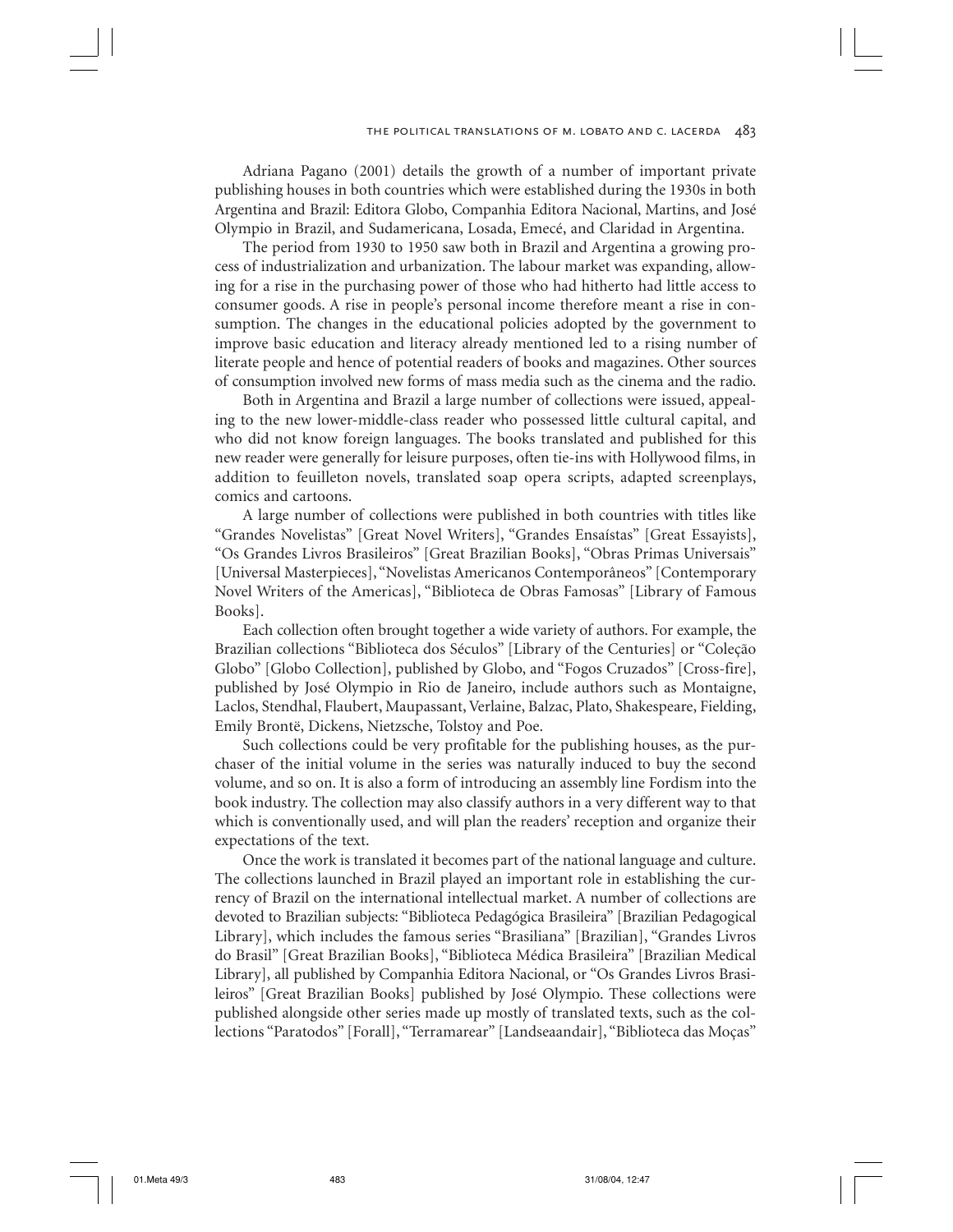[Library for Young Ladies], all published by Companhia Editora Nacional. José Olympio, for example, issued the collections "Documentos Brasileiros" [Brazilian Documents] and "Os Grandes Livros Brasileiros" [Great Brazilian Books] together with other series such as "Rubáiyát, Jóias da Poesia Universal" [Rubáiyát, Gems of World Poetry] or "Fogos Cruzados" [Cross-fire], both mainly made up of translated foreign texts. Martins, for instance, launched the collections "Biblioteca Histórica Brasileira" [Brazilian Historical Library] and "Biblioteca de Literatura Brasileira" [Brazilian Literary Library] alongside a collection labelled "Excelsior," mostly containing translated books.

This period is often called "Golden Age" of the book industry and translation in Brazil and can be contrasted with the open door policies pursued after the downfall of Vargas in 1945, when, with an artificially high exchange rate to please the coffee exporters, books in a number of areas received preferential tariffs, and, in many cases, were actually sold at a lower cost in Brazil than in their country of origin. Right through the 1950s imported books were sold at a preferential dollar rate which ranged from 33% to 60% of the official dollar rate, with the result that it was cheaper to import books than paper on which to print books. As translation rights had to be paid at the official dollar exchange rate, it was much cheaper to import a translation made in Portugal than to buy the rights in Brazil and to carry out the translation in Brazil. Obviously, this period slowed growth in the Brazilian publishing industry, particularly in the area of translations, and Brazilian books became too expensive in Portugal.

# **3. Monteiro Lobato – "A Nation is made by men and books"**

The one key figure in the development of the Brazilian book industry is José Bento Monteiro Lobato, a writer of fiction, children's books and treatises on bringing a more forward-looking mentality to Brazil, and a publisher, first at Monteiro Lobato e Cia., and then at Companhia Editora Nacional. Lobato was the first publisher in Brazil to attempt to develop a mass market for books and to develop the book industry as a consumer industry. Until Lobato, most publishing was in the hands of Portuguese or French-owned companies, and the target market was very much that of the Francophile middle-class elite.

Lobato's initial success was with *Urupês* (1918), stories about rural life inspired by his experience as a farm owner near São Paulo, in which he introduced Jeca Tatu, the indolent yokel who represented rural backwardness and ignorance. This was followed by his first collection of children's stories, *A Menina do Narizinho Arrebitado* [*The Girl with the Turned-up Nose*] (1921), in which he introduced his cast of children and dolls at the Sítio do Picapau Amarelo [Yellow Woodpecker Farm]. The success of both books was phenomenal and in many ways started the book industry in Brazil. *Urupês* went into five editions, and the first edition of *Narizinho* sold 50,500 copies, 30,000 of which were distributed to schools in the state of São Paulo. By 1920 more than half of all the literary works published in Brazil were published by Monteiro Lobato e Cia., and in 1941, <sup>1</sup>/4 of all books published in Brazil were produced by Lobato's Companhia Editora Nacional (Koshiyama 1982: 133). Lobato was a major public figure in Brazil from 1918 to 1927 as, in addition to the success of these two books, he wrote a regular column for the influential newspaper *O Estado de São Paulo* and bought the middle-brow journal, *Revista do Brasil*.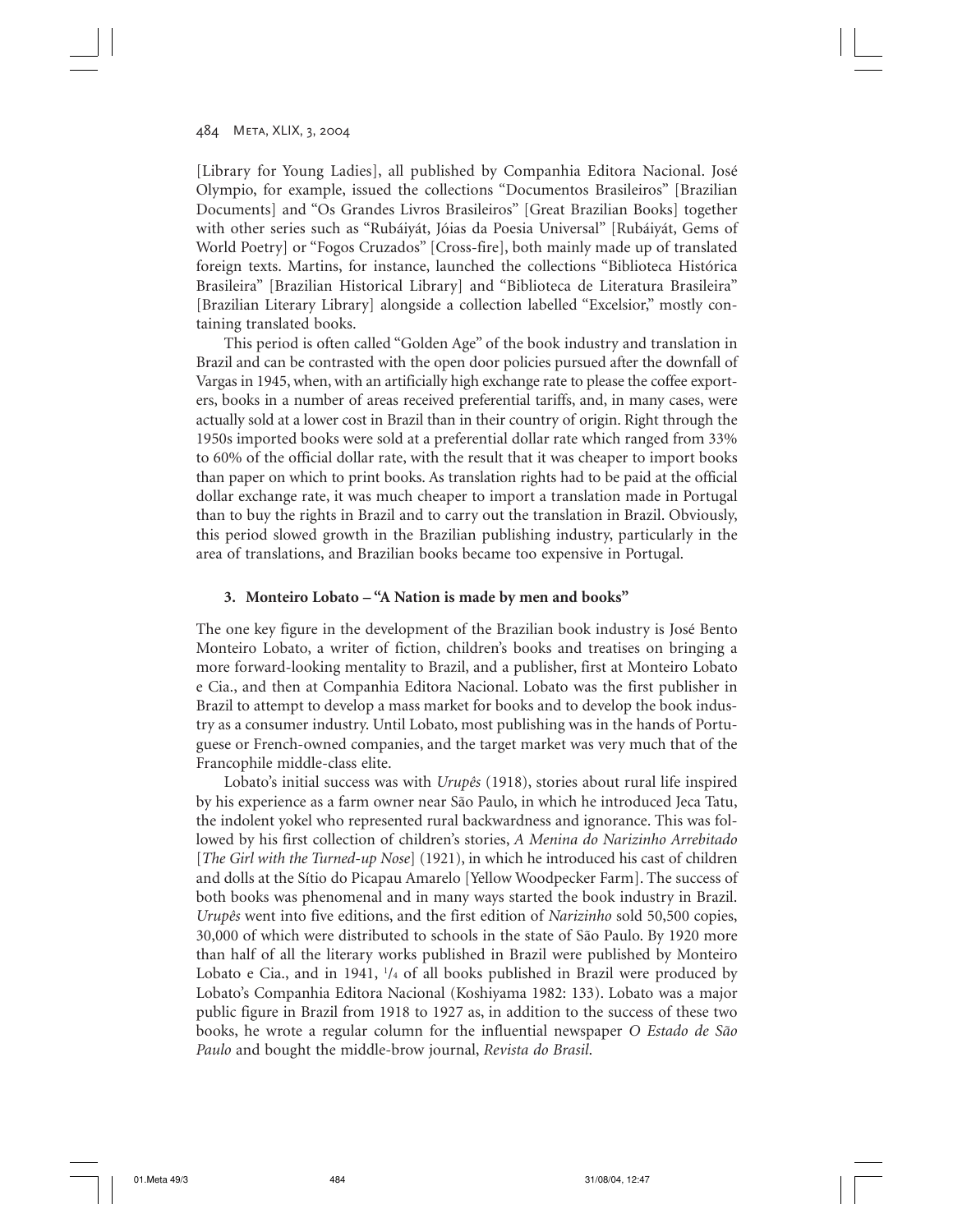Lobato believed that a growing book industry would greatly aid Brazilian development, "Um país se faz com homens e livros" (Koshiyama 1982: 99). People act through knowing the human experience of other people, which is found in the means of communication, especially books, and then acting.

But despite this exaltation of the book, Lobato had a hard-headed commercial attitude to selling books, which he saw as commercial objects which could be sold just as other goods were, in a variety of sales points: "livro não é gênero de primeira necessidade… é sobremesa: tem que ser posto embaixo do nariz do freguês, para provocar-lhe a gulodice" ["Books are not staple products… they are desserts: they must be put under the nose of the customer, to excite his gluttony"] (in Koshiyama 1982: 72); he managed to increase the sales points for his works from 40, the total number of bookshops in Brazil, to 1,200, including chemists and newsstands. He innovated in terms of the visual presentation of the book, and was responsible for much more attractive covers than the dull yellow featureless covers which followed the French fashion.

Lobato stressed the importance that Brazil should give to its own culture. He was always against following the dominant Francophile culture, copying the latest Parisian fashions in art, music and literature. He wanted to open up Brazil to German, Russian, Scandinavian and Anglo-American literatures and translated and adapted such works as *Peter Pan*, *Alice in Wonderland*, *Robinson Crusoe*, *Tom Sawyer*, *Huckleberry Finn* and *Gulliver's Travels*. Lobato's Companhia Editora Nacional, opened in 1925 after the bankruptcy of Monteiro Lobato e Cia., which over-invented in printing presses, also published works by Conan Doyle, Eleanor H. Porter, Hemmingway, H. G. Wells, Melville, Jack London, Steinbeck, and Kipling. Thus Lobato helped to initiate a movement towards the importation of works written originally in English, which would continue right up until the Second World War when English finally ousted French as the major foreign language studied and spoken in Brazil. His publishing companies also published unknown authors, thus democratizing access to the publishing industry, since getting published had usually required the influence of friends in high places or money.

Lobato believed that Brazil should look to the interior, its own folklore and own traditional myths. But the interior of Brazil needed reawakening. Lobato, always the practical man, encouraged vaccination campaigns and improvements in basic sanitary conditions. The government needed to stimulate investment in the interior, and the country people themselves suffer from indolence, characterized in his picture of the idle yokel, Jeca Tatu, who is in total contrast to the idealized rural figures found in the works of José de Alencar.

From 1927 to 1931 Lobato was commercial attaché for the Brazilian government in the US and was greatly impressed by American economic organization and efficiency. He was a great fan of Henry Ford and visited Detroit. Such mass production could be used in the book industry. The way in which the US had taken advantage of its mineral wealth, particularly iron ore, coal and oil, showed Lobato what Brazil might be capable of if the country took the correct steps and developed its own oil industry, rather than leaving it at the mercy of the trusts, especially the Standard Oil Corporation. On his return from the US, Lobato invested all his efforts and capital in oil prospecting in Brazil. However, these plans were foiled by the onset of the hardening of the Vargas dictatorship in 1937 and the advent of the hardline dictatorship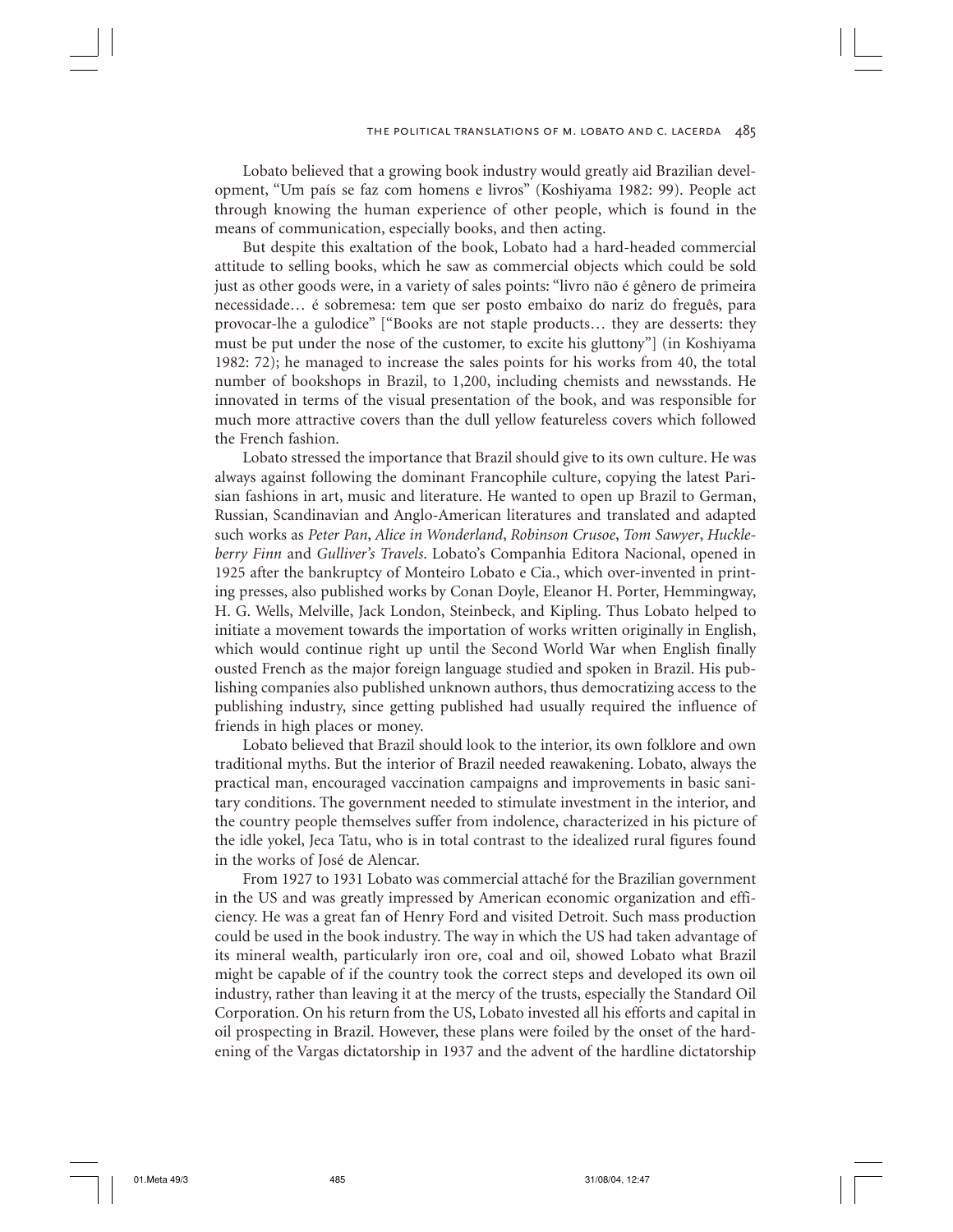of the *Estado Novo*, when all prospecting plans were centralized and placed under the control of the government, and Lobato's financial losses were considerable.

All the children's literature which was available in Brazil when Lobato began writing was written in the Portuguese of Portugal, and the desire to provide stories his own and other Brazilian children could read stimulated Lobato to write texts for his own and all other Brazilian children. Lobato believed in developing the Brazilian language, and that after 400 years of subservience to Portugal, it was now time to definitively break away from Lisbon and develop a separate Brazilian language.

In a 1921 letter he mentions his plans to produce a series of books for children "with more lightness and wit" (Vieira 2001: 146) than the previously published stories organized by Jansen Muller, which he would rework and "improve." Lobato was puzzled by the language used in the Brazilian translations published by the Frenchowned house, Garnier, and remarked "Temos que refazer tudo isso – abrasileirar a linguagem" ["We must redo all of this – Brazilianize the language"] (Koshiyama 1982: 88), and he recommended that the translator Godofredo Rangel take the liberty of improving the original where necessary. Thus Lobato's translation technique is one of adaptation, using a more simplified and colloquial language which could immediately be understood by children, Lobato's target audience.

His adaptation of *Don Quijote*, *Don Quixote das Crianças*, clearly shows his adaptation technique: The naughty rag doll, Emília, Lobato's alter ego, takes a thick book off the shelf, a Portuguese translation of Don Quijote, which Dona Benta begins reading to her grandchildren and the dolls. However, they and Dona Benta find the literary style turgid. After hearing "lança em cabido, adarga antiga, galgo corridor" (Monteiro Lobato 1957: 16), Emília, who, like Lobato, is against everything which is old-fashioned and backward, fails to understand anything, loses interest and is ready to go off and play hide and seek. So Dona Benta herself retells the story to the children. This retelling and adaptation also takes place in *Peter Pan*, while *Robinson Crusoe* (1930), *Gulliver's Travels* (1937), *Alice no País das Maravilhas* [*Alice in Wonderland*] and *Alice no País do Espelho* [*Alice through the Looking Glass*] are adapted with no interventions. Near the end of *D. Quixote das Crianças*, Pedrinho asks whether his grandmother Dona Benta is telling all the story or just parts, and Dona Benta replies that only mature people should attempt to read the whole work, and that only what will entertain children's imagination should be included in such versions (ibidem, p.152). "Literary" qualities have no place in a work for children, whose imaginations should be stimulated by fluent, easy language. In a 1943 letter, Lobato describes the difficulties he had to

extirpar a "literatura" de meus livros infantis. A cada revisão nova mato, como quem mata pulgas, todas as literaturas que ainda as estragam. O último submetido a tratamento foram *As Fábulas.* Como achei pedante e requintado! De lá raspei quase um quilo de "literatura" e mesmo assim ficou alguma… (Abramovich 1982: 152)

[get rid of the "literature" in my children's books. With each revision, I kill, just like someone who is killing fleas, all the literatures which are spoiling them. The last one I did was Aesop's *Fables*. How pedantic and sophisticated it was. I managed to shave off almost a kilo of "literature," but there was still some left…]

In *Peter Pan* and *D. Quixote das Crianças*, this intimate contact with the story is emphasized through the interaction the listeners have with the story and the charac-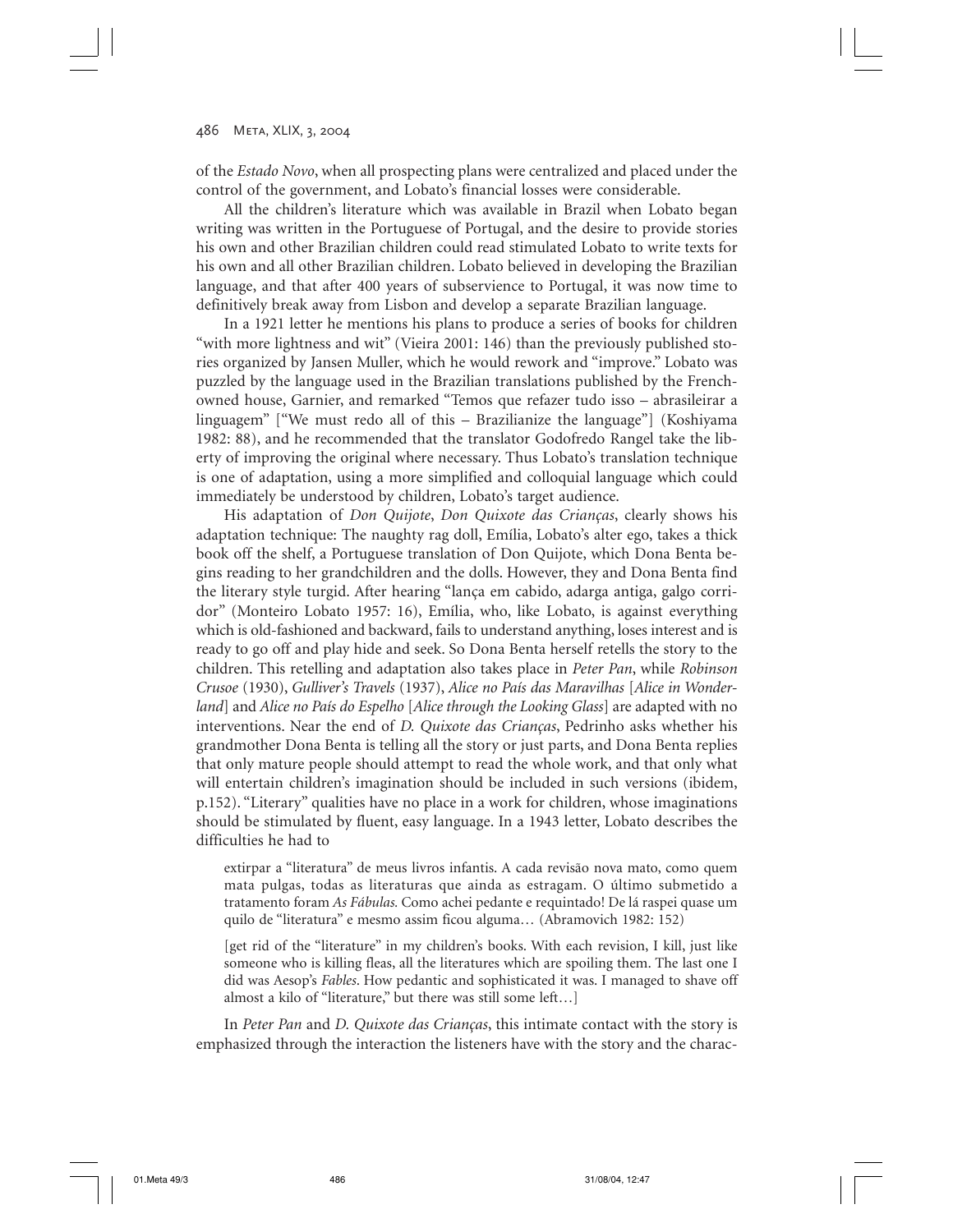ters. Lobato uses the technique of Sherazade, with Dona Benta interrupting the story every night at nine o'clock, bedtime, and promising more entertainment for the next evening. The listeners get caught up with the stories: In *Peter Pan*, Emília makes a hook to put on her hand. In *D. Quixote das Crianças*, she dresses up as Don Quijote, and attacks the hens and the cook, saying she is the giant Freston; Pedrinho, Lobato's other alter ego, gets involved in books in the same way as Don Quijote does. After reading the history of Charlemagne, he says that Roldon became incarnated in him as he got an old sword, went to the corn plantation, and, thinking the corn plants were 300,000 moors, cut them all down (Monteiro Lobato 1957: 94-95).

Lobato's work is overtly didactic as he is always inserting his pet themes in the middle of the story. One of the most prominent is that of expanding the book market in Brazil. At the beginning of *Peter Pan*, the children, Pedrinho and Narizinho, and the doll, Emília, having heard about Peter Pan in *As Reinações de Narizinho* [*The Reigns of Narizinho*], ask their grandmother, Dona Benta, who Peter Pan is. As Dona Benta doesn't know, she writes to a bookshop in São Paulo which sends her Barrie's work in English. Lobato thus inserts an advertisement for mail orders for bookshops, and then Dona Benta retells the story to the children and dolls in Portuguese, thus re-enacting in the book the situation of an oral retelling. Pedrinho has also inherited Lobato's entrepreneurial spirit as he intends to set up a toy factory when he grows up, and intends to market a variety of dolls, including copies of those at the Sítio do Picapau Amarelo (Monteiro Lobato 1957: 12).

Lobato introduces vocabulary extension exercises as Dona Benta explains "pigmento (Monteiro Lobato 1971: 22), cinegética [related to hunting] (ibidem, p. 60), "excêntrico" (85), the use of "líquido" in "uma questão líquida" (ibid., p. 59), and "interpolada" (Monteiro Lobato 1957: 190). References to Marie Antoinette (Monteiro Lobato 1971: 30), the etymology of the name of Captain Hook's ship, "Hiena dos Mares" ["Hyena of the Seas"] (ibidem, p.75), the background to Cervantes writing Don Quijote (Monteiro Lobato 1957: 18), the fact that barbers used to work as surgeons (ibidem, p. 100), the explanation of stalactites and stalagmites (Monteiro Lobato 1971: 59), the different formats of books: Folio, in octavo etc. (Monteiro Lobato 1957: 152-3) also broaden the general knowledge of the reader.

Narizinho says she enjoys Peter Pan because it is a modern story, funnier and so different from the traditional stories of Grimm, Andersen, Perrault, with their neverending succession of kings, queens, princes, princesses and fairies, thus reflecting Lobato's attempts to renovate Brazilian children's literature (Monteiro Lobato 1971: 28). Lobato was no friend of the *Estado Novo* nationalist government of Getulio Vargas which despised him for his internationalism, his constant negative comparisons of Brazil to the US and the UK, his atheism, and his continual meddling. In March 1941 Lobato was accused of sending an insulting letter to dictator Getúlio Vargas, the President of the Republic and the General Gois Monteiro, and was imprisoned for six months, of which he served three, despite considerable protest from intellectuals against his imprisonment.

Lobato's *Peter Pan* suffered considerable political problems. In June 1941, a São Paulo state public prosecutor, Dr. Clóvis Kruel de Morais, reported to the Tribunal de Segurança Nacional in favour of prohibiting the distribution of *Peter Pan* as it would give children the wrong opinion of the government of Brazil and gave an impression that Brazil was an inferior country to Britain.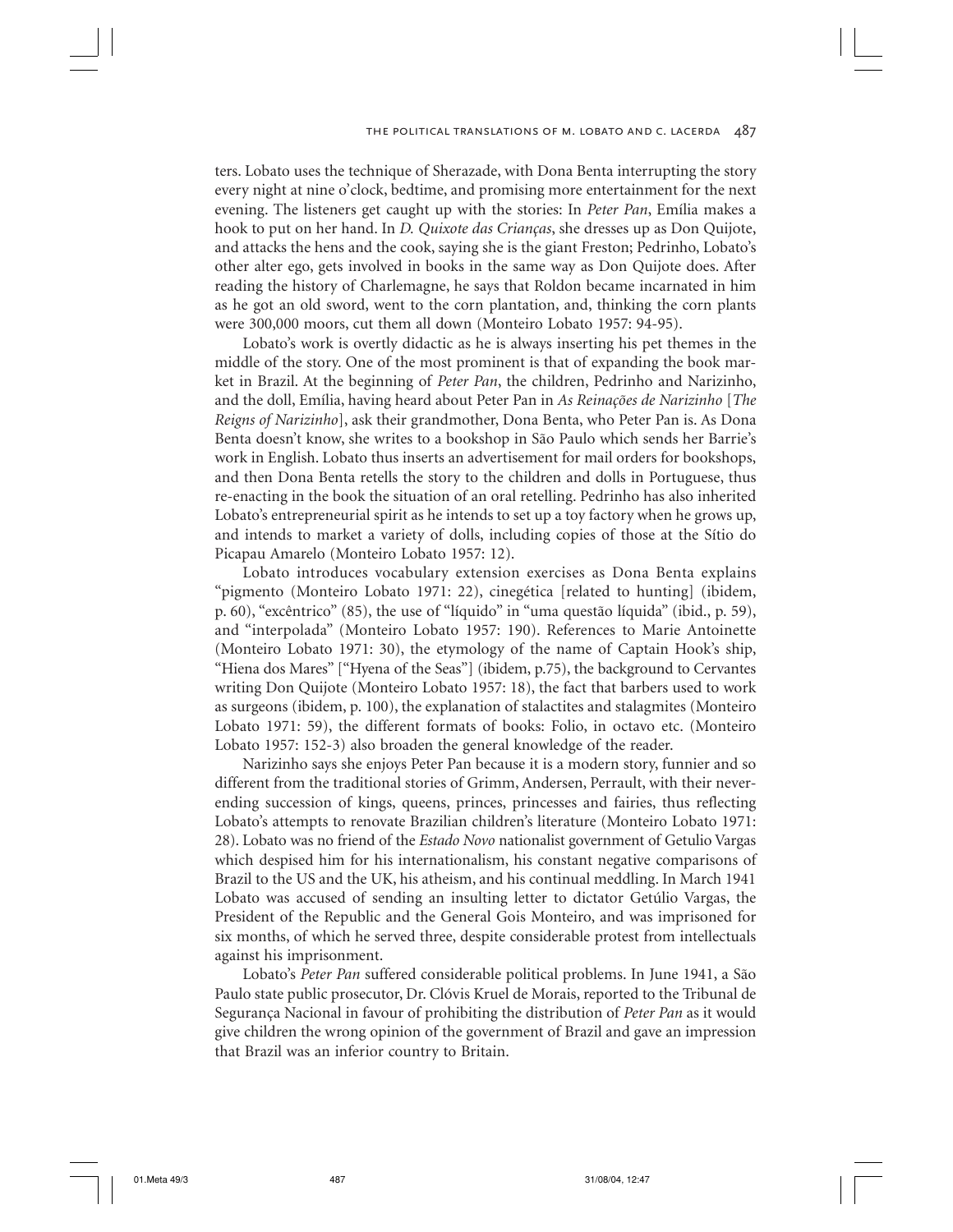When the narrator, Dona Benta, compares Brazilian children to English children, she says that, unlike Brazilian children, all English children have a special room of their own, a nursery, which will be full of toys, special furniture and wallpaper. By contrast, the room of the Brazilian child will be "um quarto qualquer e por isso não tem nome especial" (Monteiro Lobato 1971: 59), thus demonstrating the inferiority of living conditions of Brazilian children. Likewise, he compares heating systems. In forward-looking cold countries all houses have central heating, and not an open hearth. Although central heating is not needed in Brazil, it is clearly linked to the "países atrasados" (ibidem, p. 59-60).

A further passage in which Lobato betrays Brazil is when Emília asks whether English children play with a "boi de xuxu," a toy animal made by sticking pieces of wood into a vegetable, common in country areas in Brazil where children had to improvise toys out of odds and ends. One of the main characters of Lobato's children's stories is the doll Visconde, who is made from an old shuck of corn (ibidem, p. 12). Dona Benta replies that English children are very spoilt and are given the toys they want, and that they are not incredibly expensive, as they are in Brazil. Highquality German toys made in Nuremberg are also praised, whereas in Brazil the toy industry is only just beginning. Of course, here, as in the section quoted, Lobato is inserting his opinions against the economic protectionism of Getulio Vargas' Estado Novo government. Another report for the Tribunal de Segurança Nacional [National Security Tribunal], made by Tupy Caldas, accused Lobato's works of being excessively materialistic and lacking any kind of spiritualism, and that they should be banned as dangerous to the national educational programme since they failed to contribute to the formation of a "juventude patriótica, continuadora da tradição cristã, unificadora da Pátria" [patriotic youth, continuing the Christian tradition, and unifying the motherland"]. Vargas himself, aware of the possible role which books could play, underlined this very danger:

Todo e qualquer escrito capaz de desvirtuar esse programa é perigoso para o futuro da nacionalidade. O nosso mal até aqui foi justamente dar liberdade excessiva aos escritores, quando é o livro o mais forte veículo de educação. (in Carneiro 1997: 76)

[All written matter which may pervert this programme is dangerous for the future of the nationality. Our problem until now has been that we have given excessive freedom to our writers, when the book is the most powerful means of education.]

Both Peter Pan and Don Quijote can be seen as anarchic figures, failing to respect authority. Pedrinho says of Don Quijote: "– O que eu gosto em D. Quixote – observou Pedrinho, é que êle não respeita cara. Mêdo não é com ele. Seja clérigo, seja moinho de vento, seja arrieiro, êle vai de lança e espada em cima, como se fôssem carneiros." [What I like in Don Quixote is that he doesn't respect anybody. He's not one to be afraid. Whether it's a priest, a windmill, or a mule-driver, he goes at them with his lance and spear as if they are sheep."] (Monteiro Lobato 1957: 91). Lobato's anti-clericalism was not surprisingly unpopular with the right-wing of the Catholic Church, whose views can be seen in Padre. Sales Brasil's *A Literatura Infantil de Monteiro Lobato ou Comunismo para Crianças* [*The Children's Literature of Monteiro Lobato or Communism for Children*] in which he accused Lobato of encouraging the Communist revolution, bad manners within the family, atheism, and rebellion against the right to private property.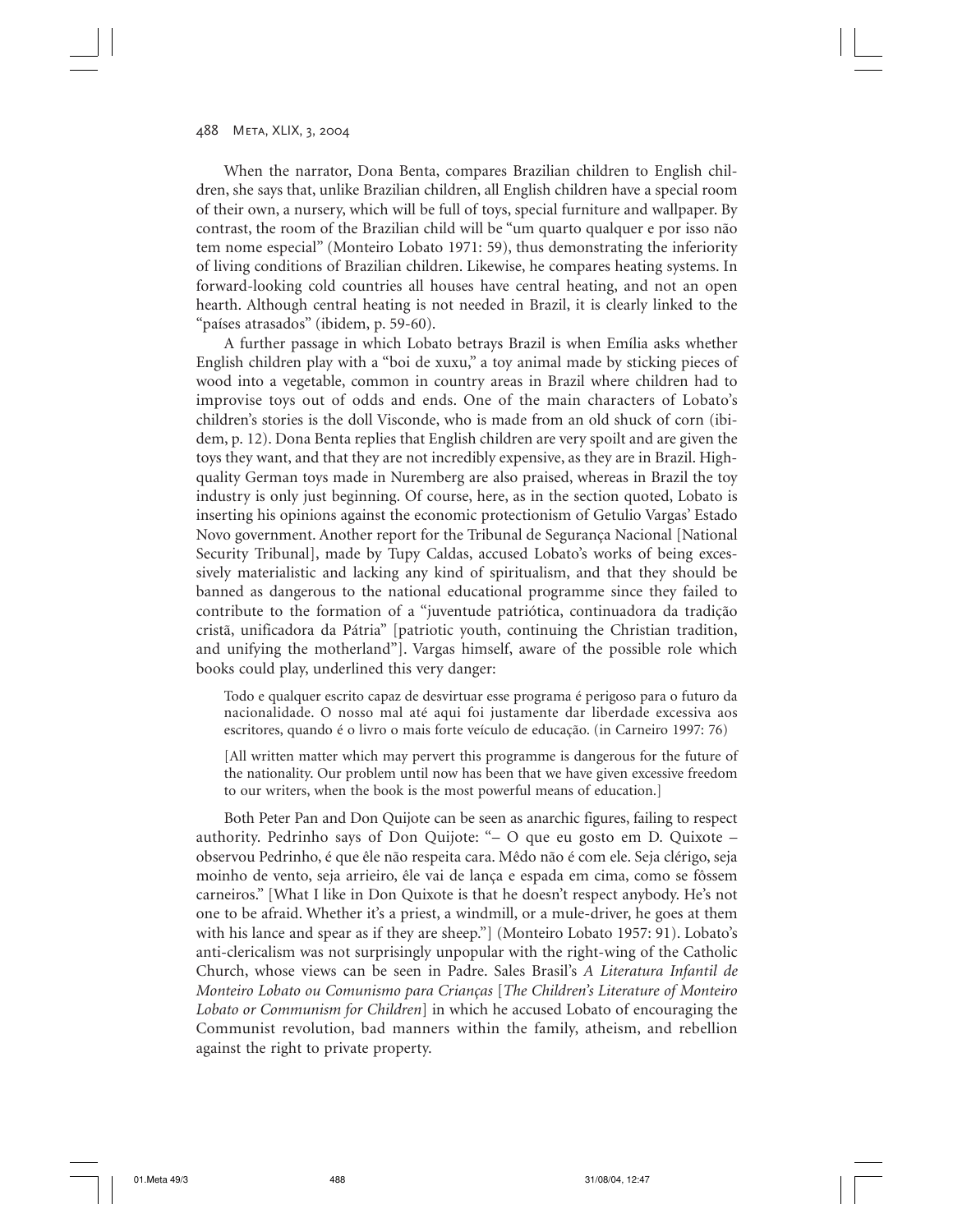As a result of the instructions given by the Tribunal de Segurança Nacional, the São Paulo Department of Social and Political Order (DEOPS) apprehended and confiscated all the copies of *Peter Pan* it could find in the state of São Paulo.

#### *3.1. Lobato and Anthropophagy*

In Lobato's adaptations we see a very important way in which a developing nation like Brazil will use original works from the First World. Lobato adapts the original stories, he changes the original emphasis; in *D. Quixote das Crianças* he "translates" the original difficult Portuguese into a much simpler and more readable language. Today, he says "usamos a linguagem a mais simplificada possível, como a de Machado de Assis, que é o nosso grande mestre" ["we use the most simplified language possible, like that of Machado de Assis, our great master]. By contrast, Portuguese classical writers used a much richer language and more complex constructions (Monteiro Lobato 1957: 190-1). In *Peter Pan* Lobato makes comparisons with the Brazilian reality, as, for example, when the North American redskins are compared to Brazilian Indians and comparing them to the *caboclos* (half-Indians).

In 1928 Oswald de Andrade published the *Manifesto Antropofágico*, in which he presented the image of the Brazilian cannibal, who would "devour" the enemy, so he could take over his soul. Thus the Brazilian writer, like the cannibal, would not take in the foreign influence in a passive way, but rather by transforming it into something new. The original will be actively swallowed and reproduced in a different form.

Adriana Vieira compares Lobato's "anthropophagy" to that of Haroldo and Augusto de Campos (Vieira 2001: 153). Though Lobato is adapting popular literature within a commercial setting, and the Campos brothers are translating much more erudite non-commercial literature, Vieira believes that both Lobato and the Campos brothers use the original text in an anthropophagic way, adapting the original and putting their own characteristic Brazilian mark on it.

#### **4. Carlos Lacerda, the "Dethroner" of Presidents**

Lacerda (1914-1977) fame in Brazil is that of the "dethroner" of presidents, having played an important role in the overthrow of at least three presidents: Getúlio Vargas (1954), Jânio Quadros (1961) and João Goulart (1964). Although he was a member of the Brazilian Communist Party (PCB) at the beginning of his political career in 1934, it was as a member of a right-wing party, the National Democratic Union (UDN), that he was elected a Rio de Janeiro city councillor in 1947, a federal deputy in 1955 and governor of the state of Guanabara in 1961. Lacerda was also a journalist on the *Diário de Notícias*, *Diário Carioca*, *Correio da Manhã*, *Tribuna da Imprensa* and, when in exile in the United States, *O Globo* and *O Estado de São Paulo*. He also wrote critical works on Brazilian writers such as Carlos Drummond de Andrade and Érico Veríssimo, wrote plays, short stories and chronicles and, during the 1940s, adapted a number of literary works for the theatre, radio and television in Brazil. As a composer he also partnered important Brazilian popular musicians.

Throughout his career Lacerda always showed an interest in translating. He translated classics such as Tolstoy's *The Death of Ivan Illitch* and Shakespeare's *Julius Caesar*, *Caractères* by La Bruyère (1936, under the pseudonym of Luiz Fontoura) and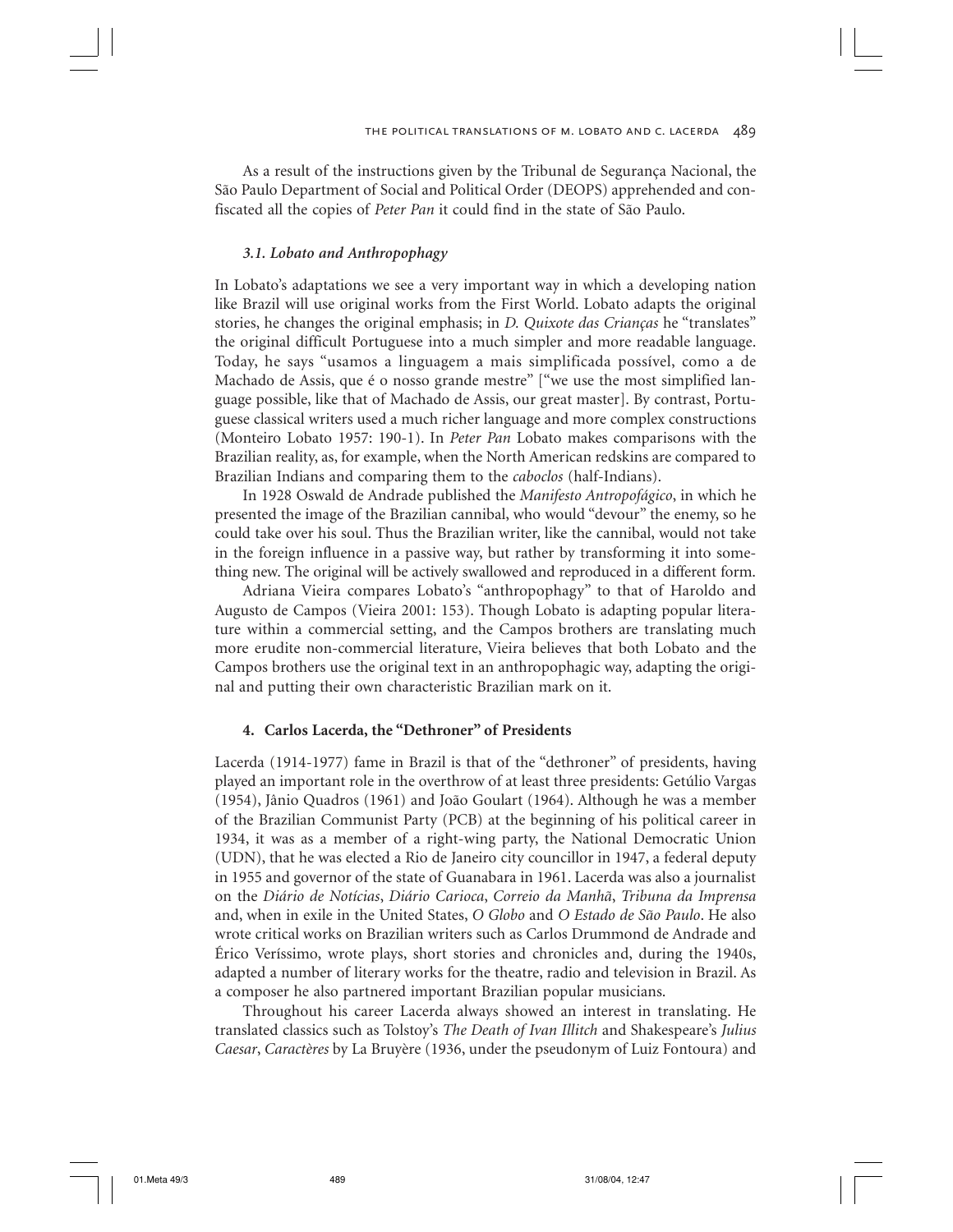*Minha Mocidade* [*My Early Life*] by Winston Churchill (1941), of whom Lacerda was a great admirer. His preference for works which reflect the American liberal democratic tradition can be seen in his translations of *O Triunfo* [*The Triumph*] by John Kenneth Galbraith, President Kennedy's economic aide; *Em Cima da Hora. Conquista Sem Guerra* [*Il est moins cinq*], a severe critique of growing Soviet influence in the world, by Suzanne Labin (1963); *O Bem Amado* [*Come Blow Your Horn*] by Neil Simon, a play performed in 1963 when he was still governor of Rio de Janeiro; the preface of the book *Estratégia da Paz* [*Peace Strategy* ] by John Kennedy; *Do Escambo à Escravidão* [*From Barter to Slavery*] by Alexander Marchant (1943), *A Vida de Thomas Jefferson* [*Life and Letters of Thomas Jefferson*] by Francis W. Hirst (1943). Lacerda considered translation a form of relaxation from politics and translated the play, C*omo Vencer Na Vida Sem Fazer Força* [*How to Succeed in Business Without Really Trying*] by Abe Burrows, on the night of 31<sup>st</sup> March, the date of the 1964 military coup, "in order to relax from the tension" of having the state Guanabara Palace surrounded by forces loyal to Goulart's government.

## *4.1. The "Dethronements"*

In August 1954, a hired killer linked to the Vargas regime made an attempt upon the life of Carlos Lacerda, the bête noire of Vargas, and who was often nicknamed "O Corvo" ["The Raven"] by his detractors. Lacerda was shot in the foot, but his bodyguard, the Brazilian Air Force officer, Major Rubem Vaz, was killed when struggling with the assassin. Lacerda retaliated in his speeches on TV and radio and his articles in his newspaper, the *Tribuna da Imprensa*, which accused the Vargas government of corruption and harbouring the assassins. Mass anti-government demonstrations took place outside the presidential Palácio do Catete in Rio de Janeiro. The military, who felt their position undermined by an alternative power, Vargas' presidential guard, carried out a full enquiry, arrested the assassin and discovered the crime had been approved by Vargas' inner circle and organized by a member of the Presidential Guard, Gregório Fortunato.

Vargas' position was no longer tenable, and it seemed he would no have option but to resign. However, on the morning of 25th August 1954 Vargas committed suicide with a shot to the heart. Scenes of mass mourning followed, and Lacerda, as the number one critic of Vargas, passed from being victim of the President to the assassin, and had to go into hiding.

In the 1960 General Election, Lacerda and the UDN, mainly supported by business and the middle-classes, supported the populist candidate, Jânio Quadros. However, Lacerda quickly became disillusioned by Quadros's general lack of competence, his inability to get any important bill through an increasingly hostile congress, and, most importantly, his increasing approximation with the Soviet block and China. On 19 August 1961 Che Guevara was received and decorated by Quadros, but no other government ministers attended the ceremony. Lacerda's newspaper, the *Tribuna da Imprensa*, attacked this decision of Quadros, and Lacerda no longer felt he could support Quadros. Lacerda believed that Quadros intended to close Congress and make a reform in the Constitution which would strengthen the executive powers of the President. On the evening of 24 August 1961, ironically, the seventh anniversary of Vargas's suicide, Lacerda spoke on TV and radio, denouncing Quadros for intending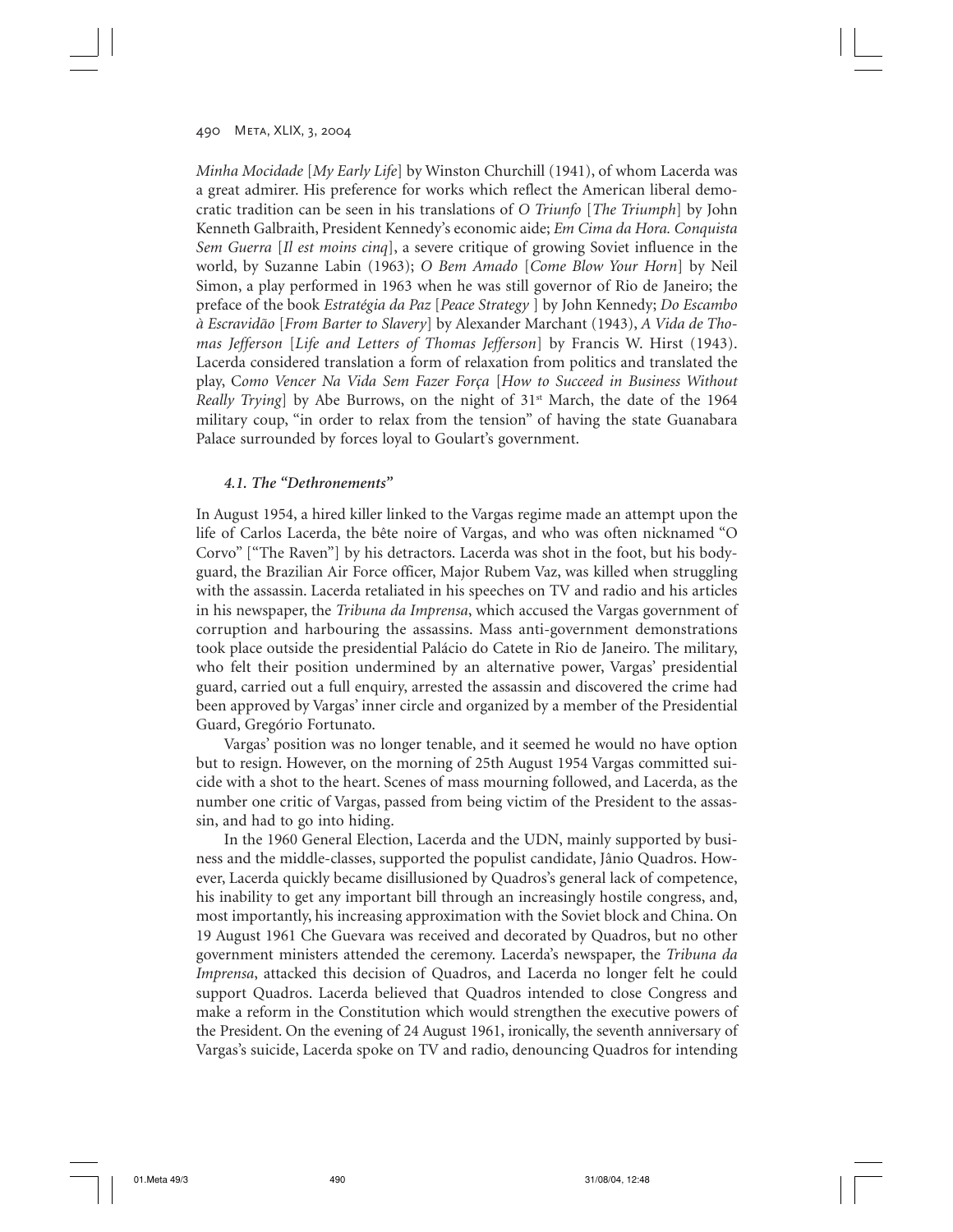to close Congress, refusing to pass government resources to the state government of Guanabara, and his approximation with the Soviet Union and Cuba. Quadros, increasingly isolated from Congress, resigned, gambling that the military officers who supported him would ask him to return and would grant him greater powers. However, his plan backfired, he was not asked to reconsider, and the Vice President, João Goulart, then in China, eventually took over the Presidency.

Though not without enormous difficulty, as Goulart was hated by the highranking military for his left-wing views, and was only permitted to rule through a parliamentary system until 6 January 1963, when a plebiscite voted to return to a presidential system. The year of 1963 and early 1964 saw increasing unrest. Goulart's proposed land reforms were unpopular with the right; it seemed as if Goulart might attempt to replace the presidential system with Cuban-style popular assemblies, and might call off the presidential elections planned for 1965; and there was increasing industrial unrest. Lacerda spoke and wrote against the Goulart government, also translating the anti-Soviet tract *Em Cima da Hora: A Conquista sem Guerra* [*Il est Moins Cinq*], by the French author, Suzanne Labin. On 19 March a huge anti-Goulart demonstration, called the "March of the Family with God for Freedom," was held in São Paulo. But the last straw for the military hierarchy was the rebellion by junior naval officers who demanded a relaxation of discipline and greater rights. On 24 March Goulart ordered their release from court-martial, and the officers celebrated in the streets of Rio de Janeiro. This inflamed the majority of military officers, who rebelled on 31 March and officially staged a bloodless coup on 1 April 1964.

Lacerda's official line is that he supported the revolution in order to preserve democracy, fearing that Goulart would introduce a Soviet/Cuban style political system into Brazil, and that presidential elections would soon be held. However, the next presidential elections were all of 25 years away, and the initial relatively moderate military regime headed by General Castelo Branco (April 1964 – August 1967) was followed by the more hardline regimes of Costa e Silva (March 1967 – August 1969) and Médici (October 1969 – March 1974). The Ato Institutional no. 5, 13 December 1968, cracked down on all left-wing groups, introduced severe censorship, and closed down Congress. Many important political and public figures went into exile. Lacerda himself, who was now one of the leading critics of the military regime, lost his political rights.

#### *4.2. Lacerda's translation of* **Julius Caesar**

Comparisons with Shakespeare's *Julius Caesar* can be made with all of the above three cases: the conspiracies in which Lacerda's role was central in changing public opinion; the Presidents who were taking on excessive powers and becoming isolated from the power brokers and public opinion; and the fall out between Lacerda and the military in the post-1964 period.

Lacerda's translation of *Julius Caesar* was published in 1966, and, therefore, the initial impression is that Lacerda made the translation in order to reflect the 1964 coup. However, the translation was actually carried out in 1955, several months after Vargas's downfall. Lacerda makes specific reference to this, particularly the importance of the Vargas' *Carta Testamento*: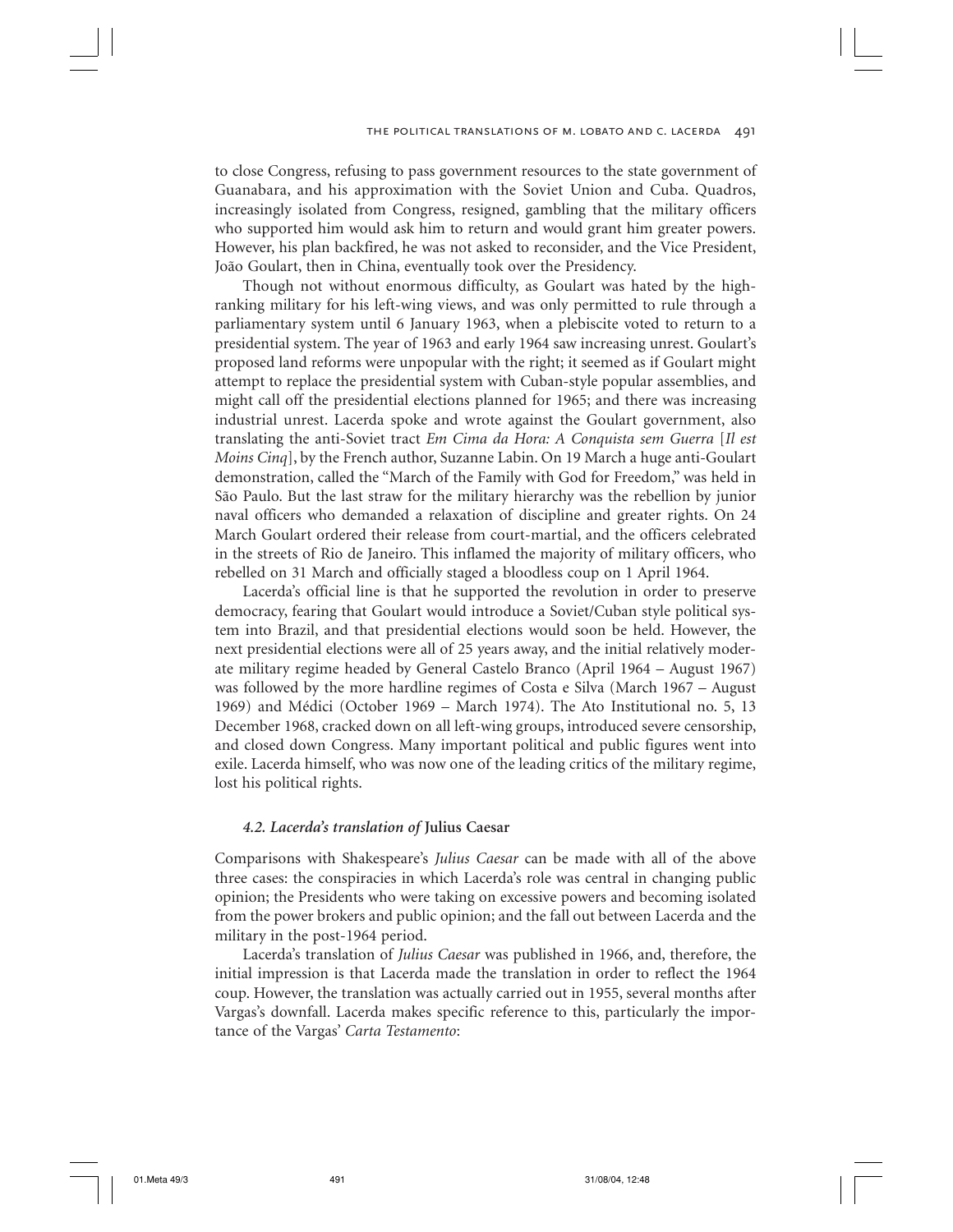"Quando cheguei em casa estava começando o grande erro. O Café Filho assumiu o governo imediatamente, mas largou as rádios de lado. E as rádios quase todas ainda nas mãos do pessoal do Getúlio de dez em dez minutos se referiam à carta testamento… que era acompanhada com música de fundo, músicas tristes, marchas fúnebres, etc., e lida com a maior ênfase de dez em dez minutos… E o povo começou a sair para a rua, aquela agitação toda. O cadáver de Getúlio exposto, visitado por milhares de pessoas que choravam, gritavam, desfaleciam, que tinham ataques e chiliques." […] "Diante do clima que se criou de agitação nas ruas e depredações – a *Tribuna da Imprensa* foi cercada e ameaçada e o povo gritava: "Abaixo a Aeronáutica," "Abaixo os americanos" e "Morram Lacerda e Roberto Marinho de *O Globo*" … Aí me levaram de helicóptero para a ilha do governador… onde passei três ou quatro dias."

(Lacerda 1977: 147)

["When I arrived home I could see that the big mistake was already beginning. Café Filho immediately took charge of the government, but he didn't take charge of the radio stations on the presidency. And they were almost all in the hands of Getúlio's people, who, every ten minutes, made references to the *carta testamento* […] it was accompanied by background music, sad music, funeral marches, etc., and read with the greatest emphasis every ten minutes. And the people began to come out into the street, all that mess. Getúlio's body was uncovered and was visited by thousands of people who wept, shouted, fainted, who went into fits."[...] "In this tense climate in the streets, there were stonings – The Tribuna da Imprensa was surrounded and threatened, and the people shouted: "Down with the Air Force," "Down with the Americans" and "Kill Lacerda and Roberto Marinho of *O Globo*" … Then they took me by helicopter to the Ilha do Governador… where I spent three or four days."]

"… o que tinha acontecido no Brasil era o que aconteceu no drama de Shakespeare, e não foi à toa que traduzi esse drama: *Júlio César*. A mesma multidão que aclamava Brutus e os que mataram César, quando Marco Antônio fez seu discurso com o cadáver nos braços, começou a pedir a morte dos que tinham assassinado César. […] Foi assim que passei de vítima a assassino de Vargas […] Vargas, que num certo momento era, não digo odiado, mas desprezado pela maioria do povo, ao morrer, ou por sentimentalismo, ou por causa desse tipo de exploração, ou ainda por um natural pudor nosso de não continuar a atacar um homem que tinha se suicidado […] passou a ser o Júlio César de Shakespeare."

(Lacerda 1977: 149)

["What happened in Brazil was what happened in Shakespeare's play, and it wasn't by chance that I translated *Julius Caesar*. The same mob that acclaimed Brutus and those who killed Caesar, when Mark Antony made his speech with the corpse in his arms, began to demand the death of those who had killed Caesar. […] This was how I passed from being a victim to the murderer of Vargas […] Vargas, who, at a certain time, was not exactly hated, but disdained by the majority of people, on dying, or through sentimentalism, or through this kind of exploration, or through a natural reluctance of not continuing to attack someone who has committed suicide […] became the Julius Caesar of Shakespeare."]

The parallel with Shakespeare's *Julius Caesar* thus becomes clear. Lacerda's own television and radio speeches and newspaper articles in the days preceding Vargas' suicide are Brutus' speech over Caesar's body, giving his reasons for the assassination of Caesar. Brutus is supported by the Citizens, in the same way that anti-Vargas protesters supported Lacerda and demonstrated outside the Palácio do Catete and elsewhere in Rio de Janeiro against the Vargas government. The *Carta Testamento* is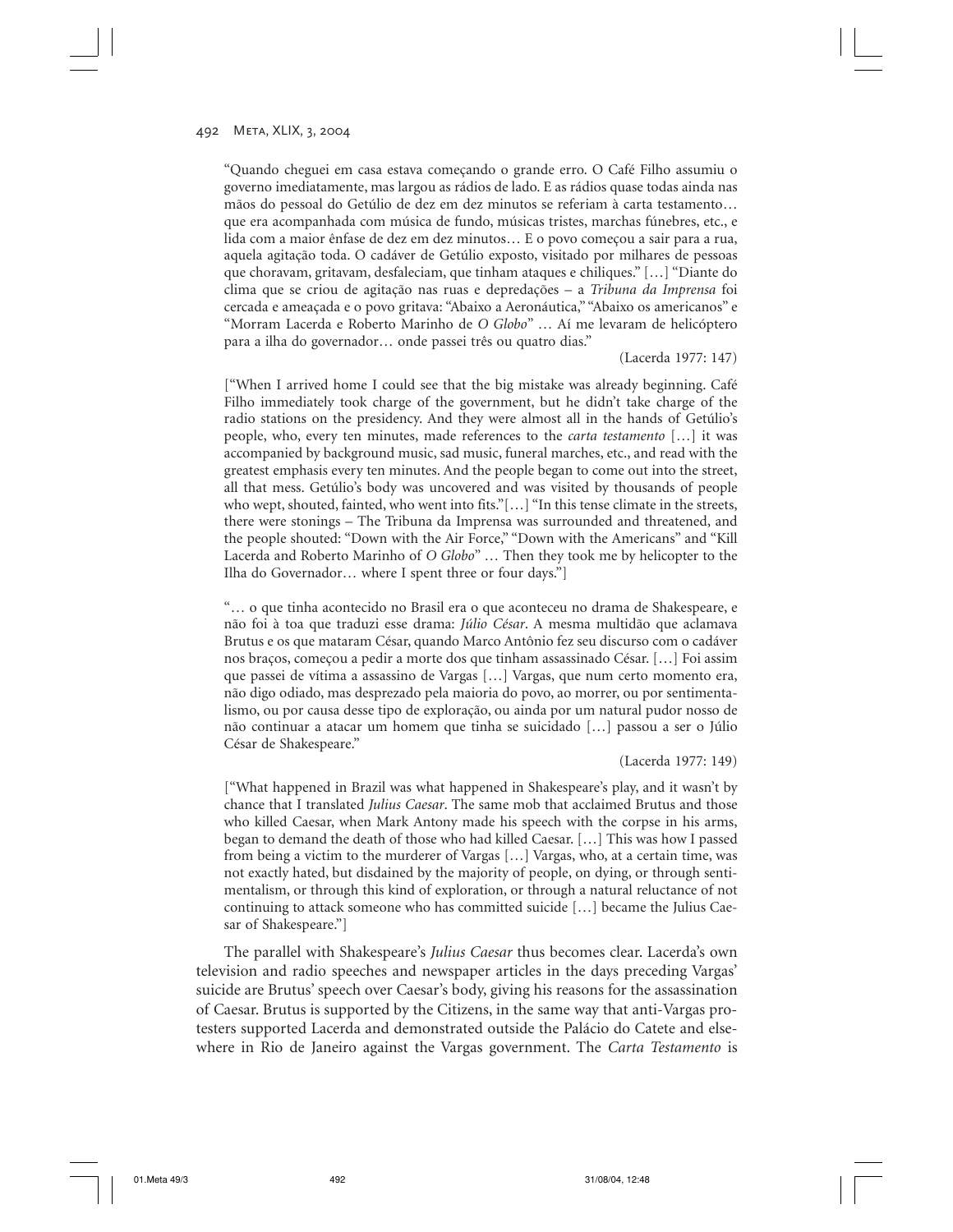Mark Antony's famous "Friends, Romans, Countrymen" eulogy to Caesar, which is responsible for completely turning the minds of the Citizens against Brutus and the other conspirators so that they are hounded out of Rome. In a similar way, the constant playing of the *Carta Testamento* on government radio stations, which the Vice President, Café Filho, failed to stop, its considerable rhetorical force, and the support which Vargas, the "father of the poor" had enjoyed particularly amongst the poorer sector of the population, resulted in the tables becoming completely turned. The crowds weeping for Vargas demanded Lacerda's blood, as the Citizens in *Julius Caesar* demanded the blood of the conspirators, and Lacerda, similar to Brutus and the other rebels fleeing Rome, had to go undercover for a while.<sup>1</sup>

A comparison of the final three paragraphs of the *Carta Testamento* with a section of the Eulogy will make the link clear, particularly in terms of the references to sacrifice, blood and treason:

Tenho lutado mês a mês, dia a dia, hora a hora, resistindo a uma pressão constante, incessante, tudo suportando em silêncio, tudo esquecendo, renunciando a mim mesmo, para defender o povo, que agora se queda desamparado. Nada mais vos posso dar, a não ser meu sangue. Se as aves de rapina querem o sangue de alguém, querem continuar sugando o povo brasileiro, eu ofereço em holocausto a minha vida.

Escolho este meio de estar sempre convosco. Quando vos humilharem, sentireis minha alma sofrendo ao vosso lado. Quando a fome bater à vossa porta, sentireis em vosso peito a energia para a luta por vós e vossos filhos. Quando vos vilipendiarem, sentireis no pensamento a força para a reação. Meu sacrifício vos manterá unidos e meu nome será a vossa bandeira de luta. Cada gota de meu sangue será uma chama imortal na vossa consciência e manterá a vibração sagrada para a resistência. Ao ódio respondo com o perdão.

E aos que pensam que me derrotaram respondo com a minha vitória. Era escravo do povo e hoje me liberto para a vida eterna. Mas esse povo de quem fui escravo não mais será escravo de ninguém. Meu sacrifício ficará para sempre em sua alma e meu sangue será o preço do seu resgate. Lutei contra a espoliação do Brasil. Lutei contra a espoliação do povo. Tenho lutado de peito aberto. O ódio, as infâmias, a calúnia não abateram meu ânimo. Eu vos dei a minha vida. Agora vos ofereço a minha morte. Nada receio. Serenamente dou o primeiro passo no caminho da eternidade e saio da vida para entrar na História. (Rio de Janeiro, 23/08/54 – Getúlio Vargas)

[I have struggled month after month, day after day, under constant pressure, bearing everything in silence, taking notice of nothing else, renouncing even my own self, in order to defend the Brazilian people, who have now lost their protector. My blood is all I have left to give you. If the birds of prey need the blood of someone, if they must keep on bleeding the people of Brazil, I offer them up my own life in the form of a holocaust.

I have chosen this way to be with you for ever. When they humiliate you, you shall feel my soul suffering at your side. When hunger knocks at your door, you shall feel in your breast my strength to fight for you and your children. When they insult you, you shall feel me helping you to reply. My sacrifice will unite you, and my name will be your flag. Each drop of my blood will be an immortal flame in your conscience and will encourage you to resist. I respond to hatred with forgiveness.

And to those who think that they have defeated me, I respond with my victory. I was a slave of the Brazilian people, and today I enter the freedom of eternal life. But the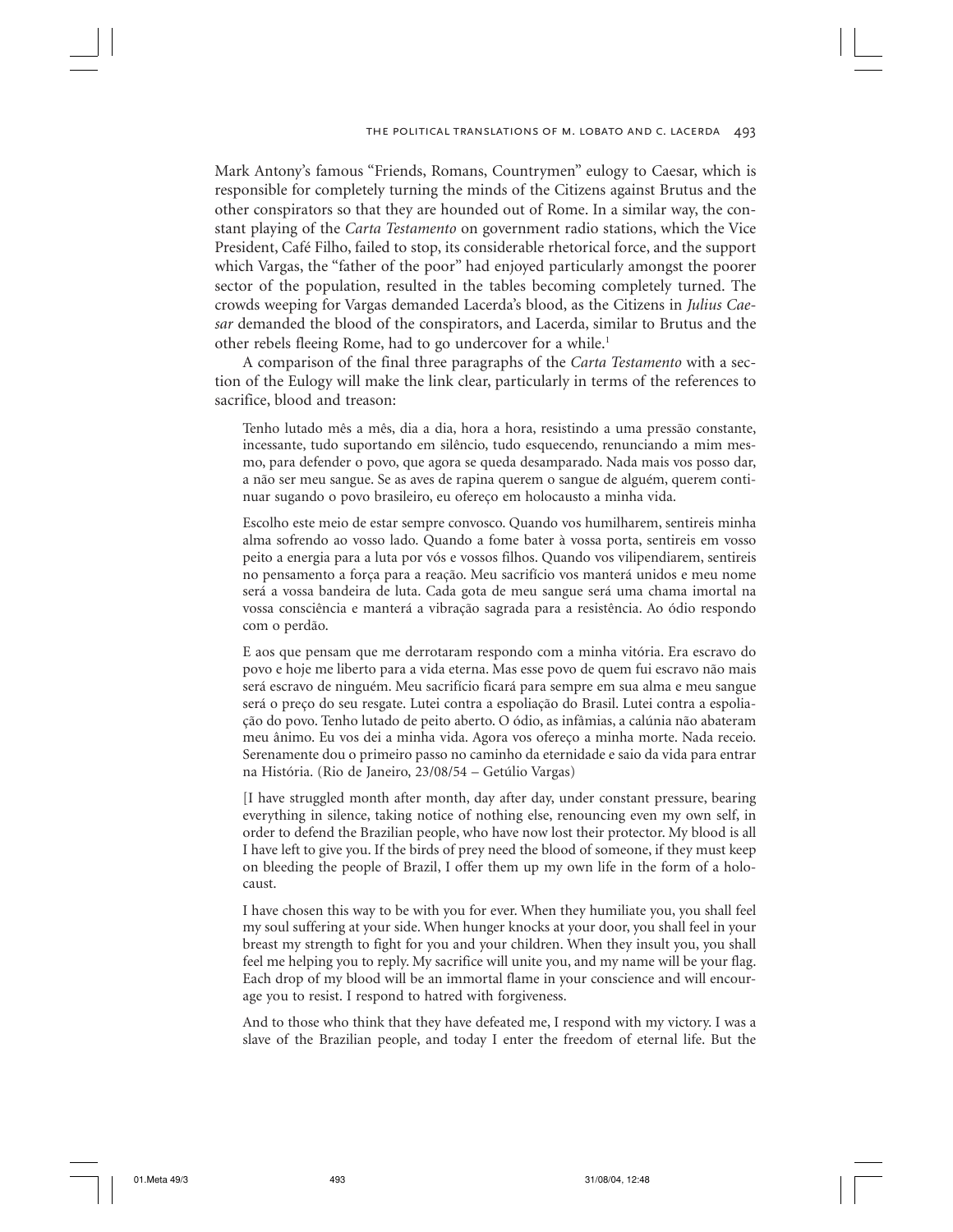people to whom I was a slave will no longer be the slave of anyone. My sacrifice will remain forever in their soul, and my blood will be the price of their rescue. I fought against the plunder of Brazil. I fought against the robbery of the Brazilian people. I have given all I have. Hatred, insults, slander failed to keep me down. I have given you my life. Now I offer you my death. I have no misgivings. I calmly make the first step on the road to eternity and leave life to enter history.]

If you have tears, prepare to shed them now. You all do know this mantle: I remember The first time ever Caesar put it on; 'Twas on a summer's evening, in his tent, That day he overcame the Nervii: Look, in this place ran Cassius' dagger through: See what a rent the envious Casca made: Through this the well-beloved Brutus stabb'd; And as he pluck'd his cursed steel away, Mark how the blood of Caesar follow'd it, As rushing out of doors, to be resolved If Brutus so unkindly knock'd, or no; For Brutus, as you know, was Caesar's angel: Judge, O you gods, how dearly Caesar loved him! This was the most unkindest cut of all; For when the noble Caesar saw him stab, Ingratitude, more strong than traitors' arms, Quite vanquish'd him: then burst his mighty heart; And, in his mantle muffling up his face, Even at the base of Pompey's statue, Which all the while ran blood, great Caesar fell. O, what a fall was there, my countrymen! Then I, and you, and all of us fell down, Whilst bloody treason flourish'd over us. O, now you weep; and, I perceive, you feel The dint of pity: these are gracious drops. Kind souls, what, weep you when you but behold Our Caesar's vesture wounded? Look you here, Here is himself, marr'd, as you see, with traitors. (*Julius Caesar*, III.ii.)

It is the political act of carrying out the translation, rather than, as in the case of Lobato, changes made in the translations, that is important here. The translation is relatively faithful to the original. Slight changes, however, can be found. Most of them are due to lexical choices and do not add any special meaning: the word "closet" was translated as "gabinete" [cabinet] (Lacerda 1965: 88). In V.v. "Our enemies have bit us to the pit" becomes "nossos inimigos nos arrastam para o fundo" [our enemies drag us to the bottom] (ibidem, p.147). In III.ii. "Caesar has had great wrong" becomes "César causou muita desgraça" ["Caesar caused much misfortune"]. "Countenance" becomes "conduta" [conduct] (ibid., p.16). The most remarkable change is the suppression of V.ii. In addition, there are many other omissions such as in V.iii., where line 43, "Durst I have done my will.," and also, Brutus' final speech "I shall find time, Cassius; I shall find time." were omitted. Other omissions are the last two lines of Cato's speech "A foe to tyrants and my country's friend." and "I am the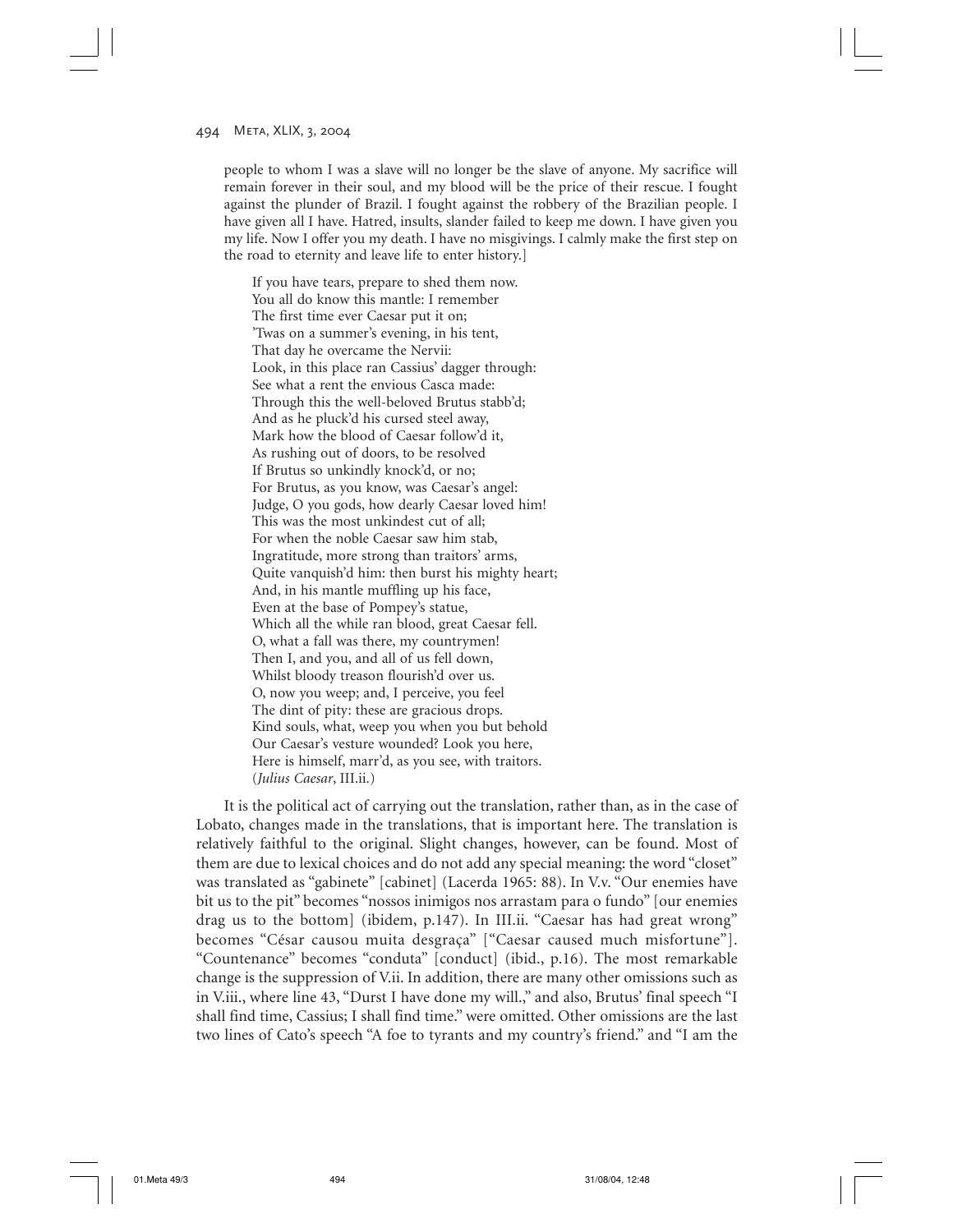son of Marcus Cato, ho!" in V. iv. and line 21, "Thou seest the world, Voluminius, how it goes.", the end of Brutus' second speech (Lacerda 1965: 147).

Lacerda may have decided to go ahead with publication ten years after carrying out the translation because of the further parallels between the 1964 coup and *Julius Caesar*. Lacerda was again seen as the main civilian leader of the coup, a Brutus-like figure, and Goulart was now Caesar:

Quando o chefe do Executivo se permite, nas praças públicas, fazer a apologia da subversão e incitar as massas contra os poderes da República que lhe estorvam a marcha para o cesarismo, pode-se afirmar que a ditadura, embora não institucionalizada, é uma situação de fato. (*Estado de São Paulo* – 14/03/64)

["When, in public, the head of the Executive makes an excuse for subversion and incites the masses against the powers of the Republic which hamper his path towards Caesarism, we can say that the dictatorship, though not institutionalized, is an actual fact.]

Although a brilliant public speaker, highly intelligent and articulate, Lacerda was extremely unpopular in many circles as he was considered to be temperamental, somewhat unstable, untrustworthy and excessively ambitious, unwilling to stop at anything in order to reach his ultimate crown, the Presidency. After the military coup in 1964, his demands that presidential elections be held in 1965, in which he, as the main civilian leader of the coup, would have an outstanding chance of becoming President, and his public criticisms of President Castelo Branco alienated him from many members of this own party, the UDN, and the military leaders. He was never to "dethrone" any of the military leaders. In 1966 he joined ex-Presidents João Goulart and Jucelino Kubitschek to form the *Frente Ampla* to provide a base for his critiques, but, with the hardening of the regime under the AI-5 (Ato Institucional, no. 5) in December 1968 his political rights were taken away, and the remaining years of his life, until he died in 1977, were spent looking after *Nova Fronteira*, his publishing company.

#### **5. Conclusion**

In *Translation in a Postcolonial Context* and "Translation and Political Engagement," Maria Tymoczko, based on her experience of studying translations and adaptations of the Old Irish legends of Cú Chulainn, describes different ways in which translation can be used for political ends. She emphasizes the way in which these legends were manipulated by Standish O'Grady and Lady Gregory, who cut scatological material and made Cú Chulainn conform more to the Victorian ideal of the medieval knight. These versions, which popularized traditional Irish myths, provided a sense of a national culture and history at the time of the independence movement, and existed alongside more scholarly versions, which emphasized the academic importance of Cú Chulainn legend.

Similar manipulations can be seen in Lobato's adaptations of *Peter Pan* and *Don Quijote*, where he inserts his own opinions on education, writing for children, and the economic and political ills of Brazil. Another important point, mentioned by Tymoczko, is that certain texts are chosen with political goals in view (Tymoczko 2000: 41-42). Both Don Quijote and Peter Pan can be seen as anarchic figures, who rebel against what is expected of them in society.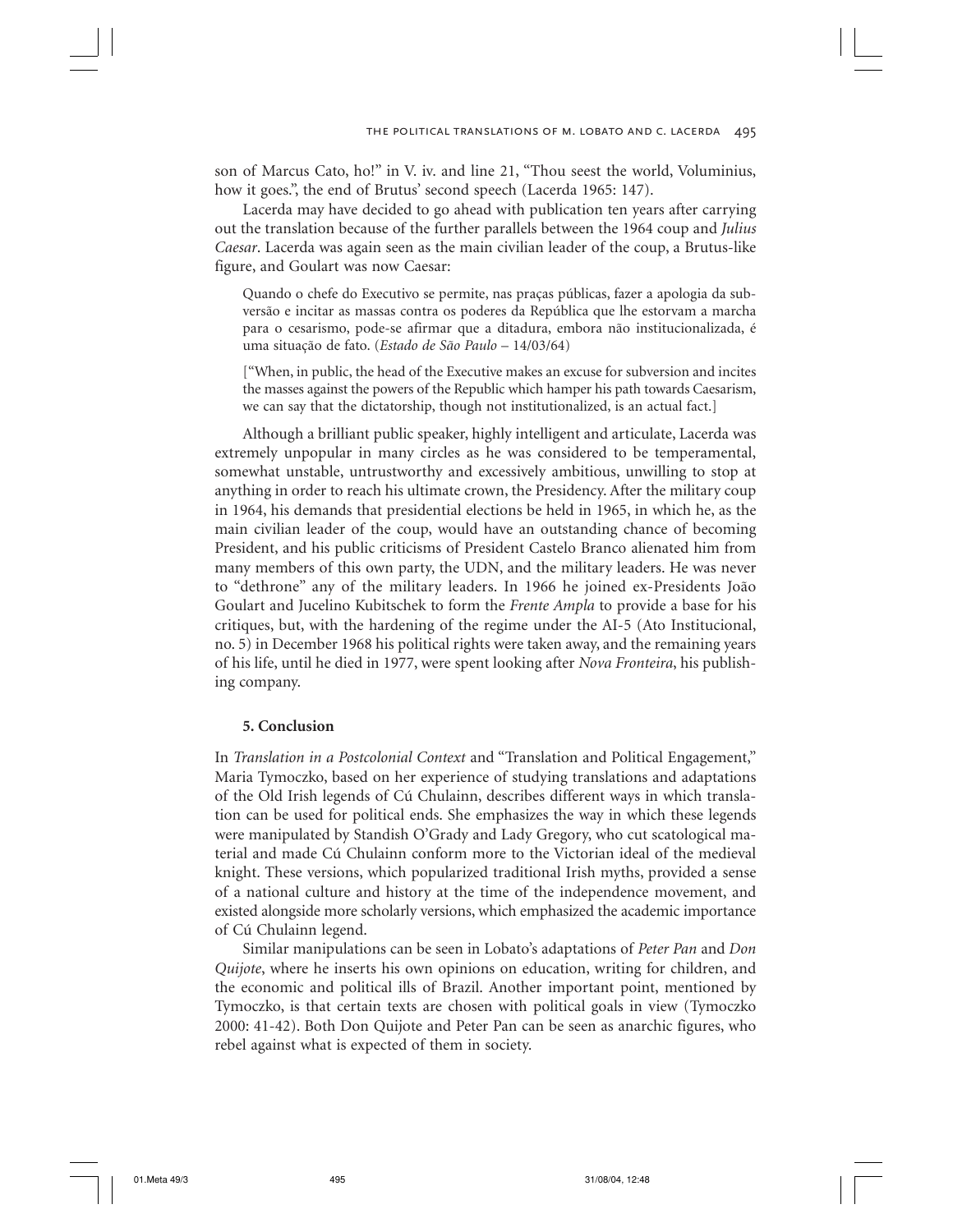Lacerda does not manipulate the text itself but attempts to manipulate the politics of the reader by the initial choice of the work to be published, and then by the paratext surrounding this work. His defence of free market liberalism, the reduced role of the state, his enthusiasm for the United States and his rabid anti-communism are reflected in the works he chose to translate. In 1964 he chose to translate *Em Cima da Hora: A Conquista sem Guerra* [*Il est Moins Cinq*], by the French author, Suzanne Labin, where he states that the translation had a definite political intention: "Fiel à tese deste livro, creio trazer com a sua traducão uma importante contribuição à luta pela Democracia no Brasil" ["Faithful to the thesis of this work, I believe that by translating it I am making an important contribution to the struggle for Democracy in Brazil" (Labin 1963: 11). His translation will help to stem the growing Communist influence and infiltration in government, education and the military and counterbalance the growing amount of Communist propaganda found throughout Brazil. Then his growing rift with the military can be seen in his postface to his translation of J. K. Galbraith's *O Triunfo* (*The Triumph*): "Este livro ajudará, informará o leitor que lerá a última página com a impressão de ter encontrado a resposta para uma das perguntas mais importantes do momento: aonde pode levar essa política de equívocos e desencontros?" ["This work will inform the reader who will reach the last page with the impression of having found the answer to one of the most important questions of the moment: where will this policy of mistakes and conflicts take us?"]; "A primeira edição desse livro saiu exatamente em 1964. No Brasil não houve tempo de aprenderem a lição […] Agora estão aí os militares […] Ou se fazem opções necessárias, ou eles as farão – para continuarem no poder […] A não ser que o sarcasmo de Galbraith se converta em realidade: "por uma vez, o poder da pena foi muito maior do que o da espada." ["The first edition of this work came out in 1964. In Brazil there was no time to learn the lesson […] Now the military is there […] Either they take the necessary choices, or they will take the decisions which will keep them in power […] Unless Galbraith's sarcasm becomes reality: "for once the power of the pen was greater than the sword."]

Lacerda translated Shakespeare's *Julius Caesar* in order to provide a reflection of Vargas' suicide in August 1954, and his own projection of himself as Brutus, the wronged man with the noble mind, out-maneuvered by the subterfuges and shallow oration of the populists, and then let down and betrayed by his own friends and supporters, a much more attractive image than the popular one of the merciless and hysterical "destroyer" or "demolisher" of President Vargas. And, by the time the translation was published in 1966, further parallels could be made between Presidents Jânio Quadros and João Goulart as images of Caesars who wanted to extend their powers against the will of the people, and Lacerda as the "dethroner" can be read into the translation.

#### **NOTES**

1. The first public performance of *Julius Caesar* was produced by the São Paulo actress-manager, Ruth Escobar, in 1966 in the Teatro Municipal of São Paulo, and directed by the up-and-coming Antunes Filho. It was an event which divided the Brazilian theatrical world as Lacerda was hated by many people in the artistic world. Escobar managed to get official backing and a star-studded cast, but the play was ill-fated. An excessively complex set prevented rehearsals from being held on the stage, and the dress rehearsal was the first time the cast was together. Only the presence of the business com